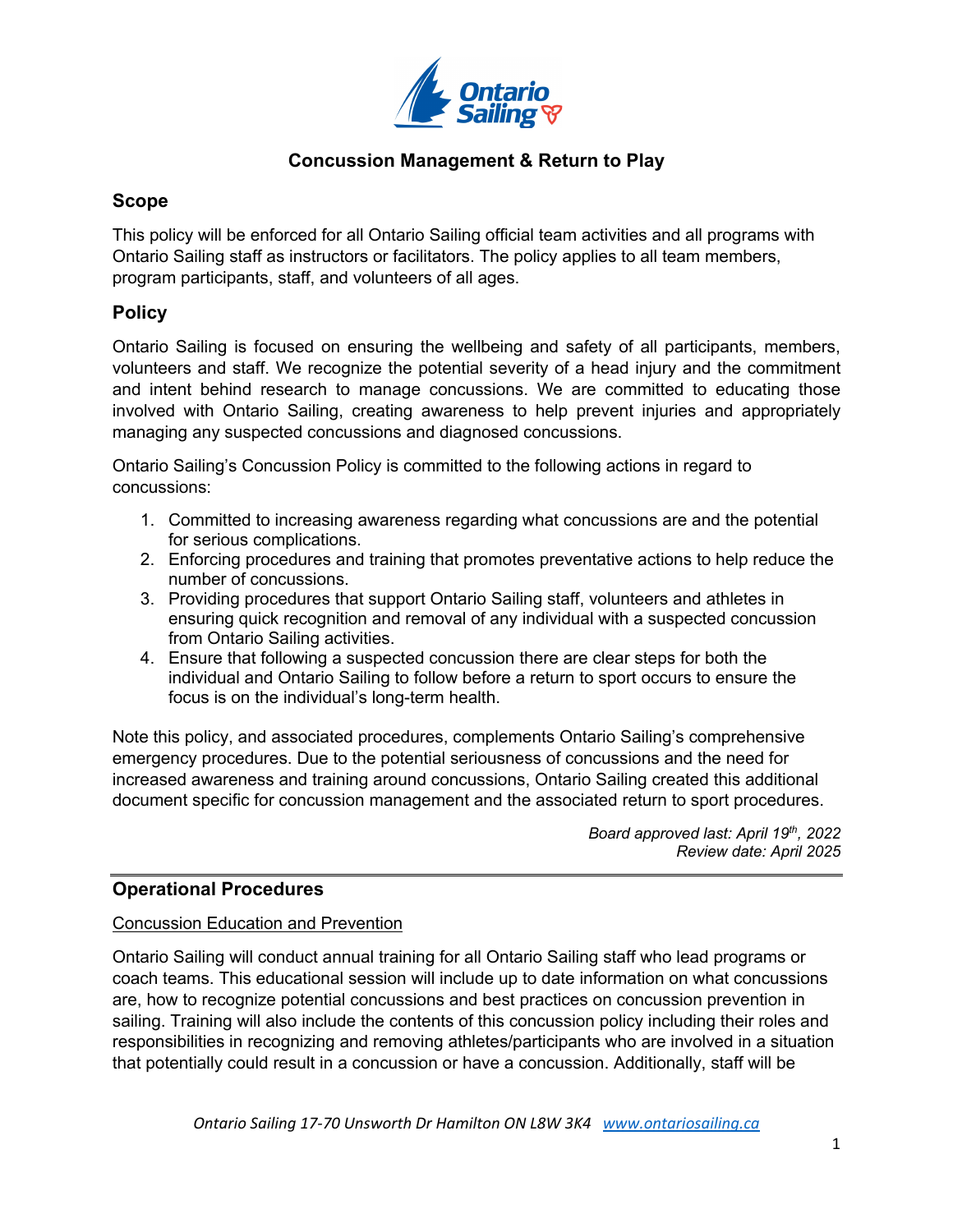

trained on the educational components for participants and parents, and the related information in the Athlete Code of Conduct.

Officials will be trained in concussion education as part of their ongoing training. Before each Ontario Sailing event, officials will be reminded of the concussion policy and procedures.

Concussion education resources will be made available to help build awareness among Ontario Sailing participants (and their parents/guardians in cases of minors). During practices and programs, coaches and instructors will remind participants of the need to take care around the boom and masts as well as while moving and setting up boats, also ensuring everything is working properly. Ongoing reminders for participants to be aware of potential situations where head injuries could occur will help build awareness and prevention related to concussions.

Ontario Sailing Team members who engage in dangerous or reckless behaviour that could potentially create a high risk for a concussion causing situation will be subject to disciplinary actions as described in the Athlete Code of Conduct.

### Recognition, Removal, and Referral – Programs and Practices

If any individual suffers any kind of injury where there is potential for there to have been direct or indirect force to the head, neck or face, and is experiencing or demonstrating any concussion related signs or symptoms, the individual will be removed from activity immediately and rest. The staff in charge of the program or practice will err on the side of caution in their decision making.

Ontario Sailing staff recognize that symptoms may not appear immediately and that concussions can occur in many different situations. In the case of a suspected concussion, the individual may not be in a condition to assess themselves or make appropriate decisions.

For individuals under 18, all suspected concussions or situations that occurred that potentially could result in a concussion will be reported to the individual's guardian. The guardian should monitor the individual for delayed signs and symptoms for the next 72 hours.

All individuals of any age with a suspected concussion will be referred to a medical doctor (or nurse practitioner) for medical assessment and diagnosis as per the Return to Sport Procedures. Additionally, upon removal, each individual, and their parent/guardian if they are under 18, will be given a handout detailing Ontario Sailing's concussion procedures for removal from sport and return to sport. The Coach will also ensure they are aware of their responsibility to disclose any concussion diagnosis to any other sport organization they are registered with and/or their school.

If a direct force to the head results in immediate injury or any "red flag" signs and symptoms of a concussion, Ontario Sailing's Emergency Procedures in partnership with the facility's location specific Emergency Action Plan will immediately be followed.

(More information on signs and symptoms of a concussion as well as appropriate response needed for various signs can be found in our concussion resources provided to coaches,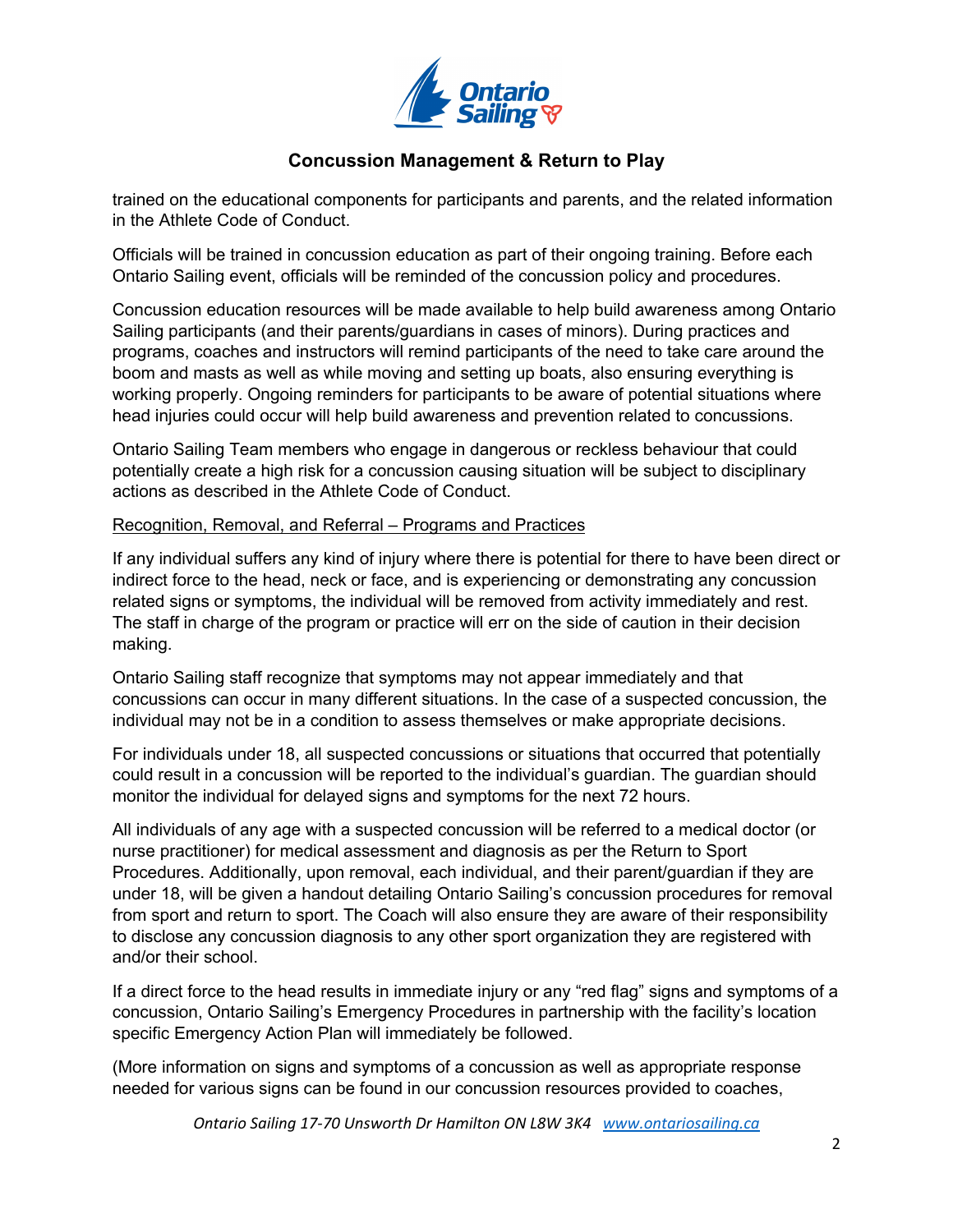

instructors, parents and athletes and available within the Ontario Sailing Emergency Procedures as well as Appendix A of this policy).

Recognition, Removal and Referral – Competition

In addition to the procedures during a practice or program, the following also will be enforced during competition. Under Ontario Sailing's Concussion Policy, all Ontario Sailing Team Members recognize the authority of their on-site coach. In a potential concussion situation, our policy ensures the athlete agrees to waive their rights to the Racing Rules of Sailing - Decision to Race Rule (Decision to Race Rule states - the responsibility for a boat's decision to participate in a race or to continue racing is theirs alone). The coach in attendance at the competition will make the decision for their athlete if they can continue based on a direct or indirect hit to the head.

In competition, coaches, officials and athletes all have a responsibility to communicate openly and honestly about situations where direct or indirect hits to a head occur. If a situation occurs where a concussion is possible, the head coach will communicate with the athlete, officials and parents/guardian as appropriate. Officials will communicate with the athlete's coach if any incident happens on the water away from the coach.

All individuals of any age with a suspected concussion will be removed and referred to a medical doctor (or nurse practitioner) for medical assessment and diagnosis as per the Return to Sport Procedures. Additionally, upon removal each individual, and their parent/guardian if they are under 18, will be given a handout detailing Ontario Sailing's concussion procedures for removal from sport and return to sport. The Coach will also ensure they are aware of their responsibility to disclose any concussion diagnosis to any other sport organization they are registered with and/or their school.

If the direct force to the head results in immediate injury or signs of a concussion, Ontario Sailing's Emergency Procedures in partnership with the facility's location specific Emergency Action Plan will immediately be followed.

### Reporting

As per Ontario Sailing's Emergency Procedures, any incident resulting in injury or removal from activity will be reported on an Ontario Sailing Incident Report Form. These are to be submitted (electronic images acceptable) to the Ontario Sailing Executive Director within 24 hours.

The Executive Director, or designate, tracks all incident reports for patterns and trends as well as individual situations.

The coach will keep a copy and update the report to document the athlete's progression to return to sport regularly updating the Executive Director until the incident is closed with the receipt of medical clearance which will be added to the report and securely filed. In documenting the incident and its follow up, all of Ontario Sailing's Privacy Policy will be followed.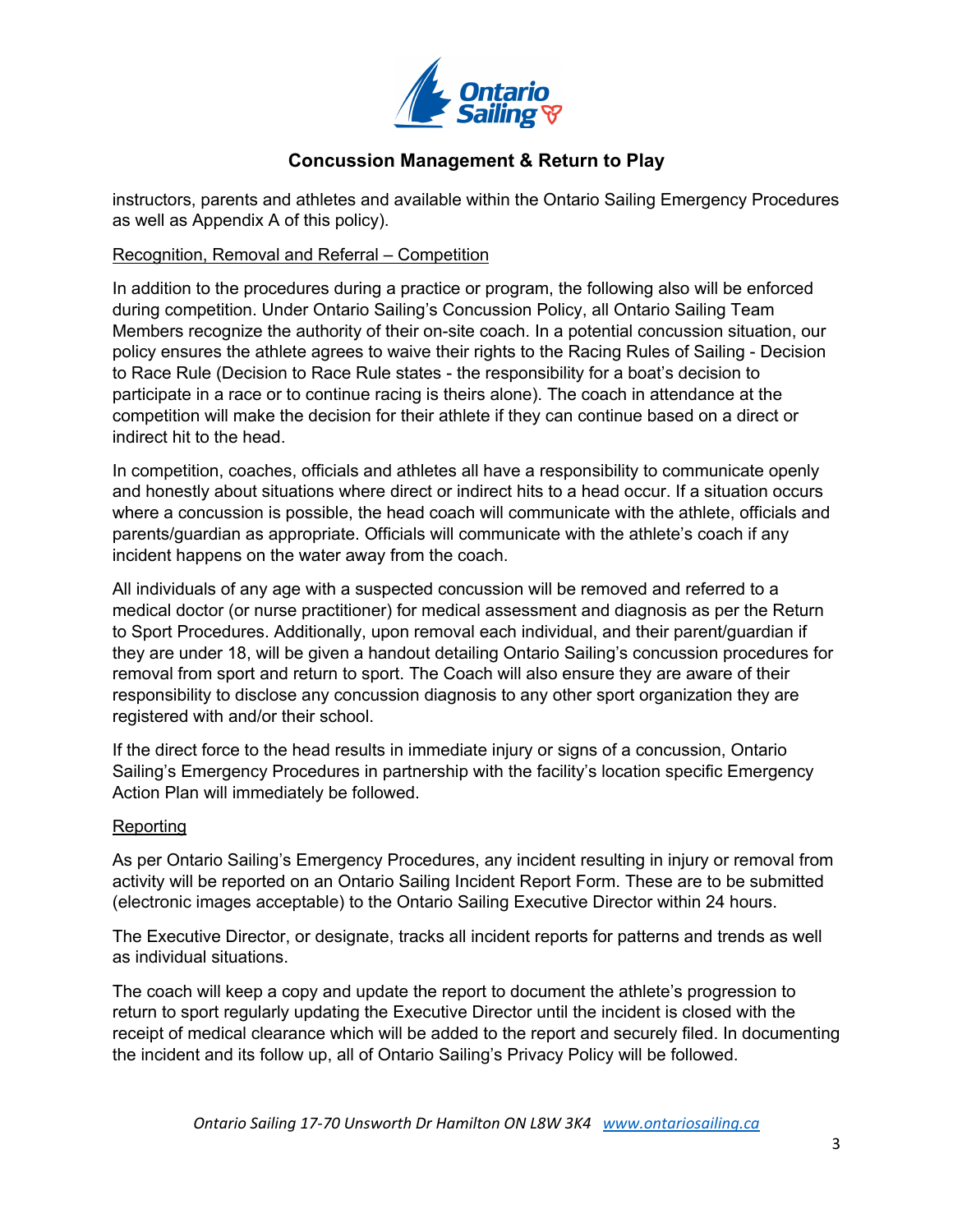

### Participant Disclosure

If an individual discloses, or staff/volunteers become aware through any means, that an individual suffered a possible concussion through other activities they will be unable to participate in Ontario Sailing activities. Discovery or disclosure of a suspected concussion will be reported on an athlete disclosure form to Ontario Sailing's Executive Director within 24 hours, following procedures for incident reporting.

Members of the Ontario Sailing Team who fail to disclose a possible concussion as described in their Code of Conduct may be subject to discipline as described in the Athlete Code of Conduct.

The individual's return to Ontario Sailing activities will be treated the same as individuals who incur concussions during Ontario Sailing activities.

### Returning to Sailing

If removed from sailing due to a suspected concussion the athlete may return once they have confirmed to the coach that they have undergone an assessment by a physician or nurse practitioner and have not been diagnosed as having a concussion.

If diagnosed with a concussion, athletes should be provided with education about the symptoms of concussion, strategies about how to manage their symptoms and the risks of returning to sport without medical clearance. If diagnosed with a concussion, each individual will have their own individualized and medically supervised Return to Sport protocol. The plan is a graduated strategy to ensure the long-term health of the individual. Ontario Sailing is committed to supporting the individual in their recovery and have provided a sailing focused suggested starting Return to Sport Plan. For athletes at any level of education, we work to ensure a Return to Learn strategy be followed before Return to Sport and focus the individual on commencing their educational components first.

Before a participant or athlete is permitted to return to any Ontario Sailing led practice or program after experiencing a concussion, or having reported a concussion, they will need to submit proof of medical clearance that permits them to return to participating in a full range of physical activities. Note that if post-concussion symptoms include dizziness (vertigo) or other balance related symptoms return to the water should be delayed and managed by a medical doctor experienced in concussion treatment.

The written clearance must be provided by a medical doctor or nurse practitioner and submitted to the coach or instructor who will forward to the Executive Director. The clearance will be filed with Ontario Sailing's original copy of the incident report or athlete disclosure.

Due to the unpredictability of sailing, individuals can rejoin activities on the water once they have medical clearance to return to normal training activities (Step 5 of the Standard Return to Sport Strategy as found in Appendix B).

Once cleared, coaches and instructors will gradually build the activity level to help progress the individual slowly. This will include ensuring the first time on the water is in mild weather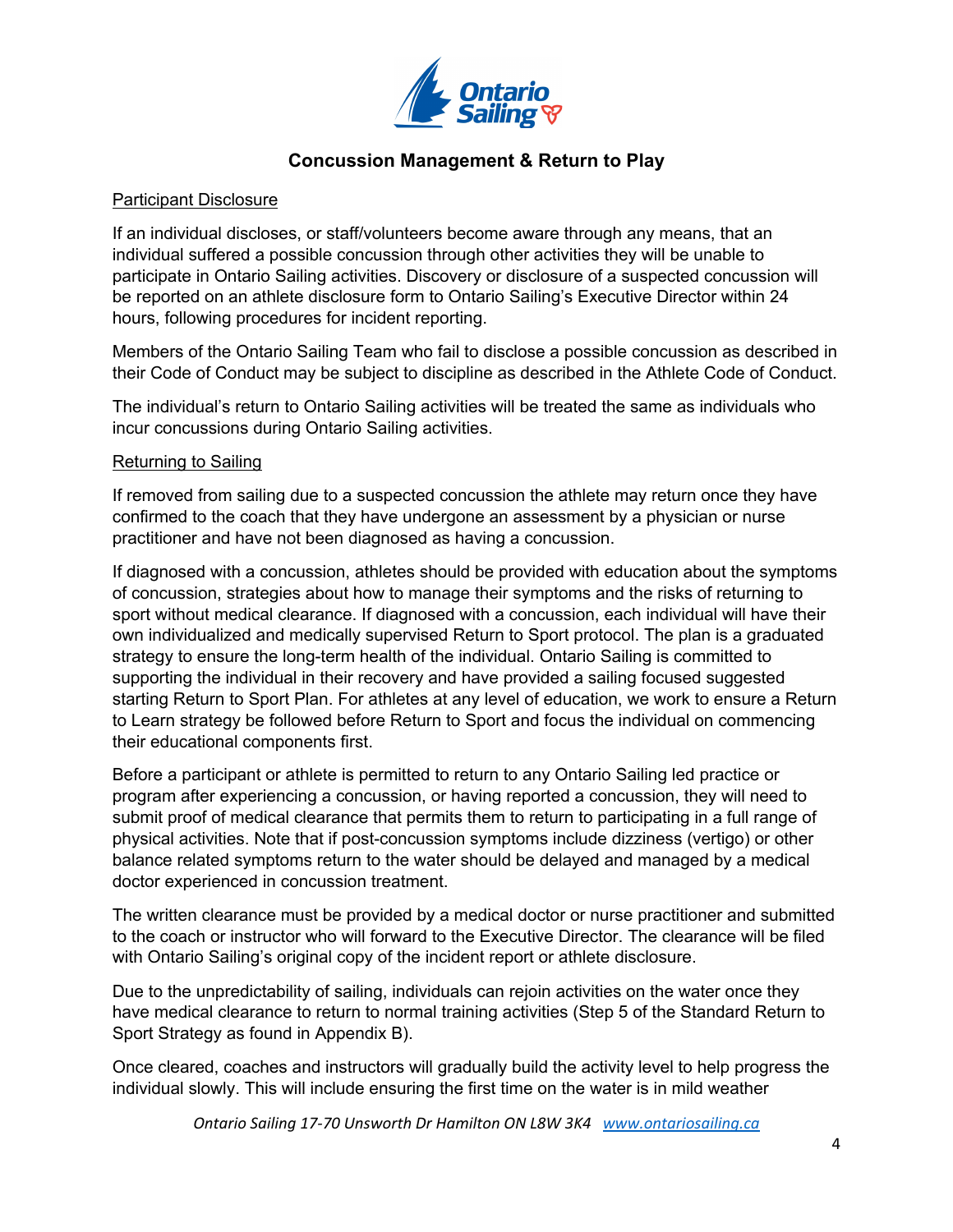

conditions with an uncomplicated course. After a few successful on the water outings they will gradually be permitted to experience more extreme weather conditions and increased complications in the sailing course laid out for them.

Competition (Stage 6) will only be permitted once they have demonstrated symptom free completion of a minimum of two on the water training experiences involving a mix of conditions.

(The time required to complete this may depend on the weather conditions occurring in the location. The coach/instructor will work with the individual focusing on an individualized progression with the individual's long-term health as the priority.)

*Last reviewed: April 19th, 2022*

*Operational procedures are not approved by the Board of Directors. Operational procedures are approved by the Executive Director.*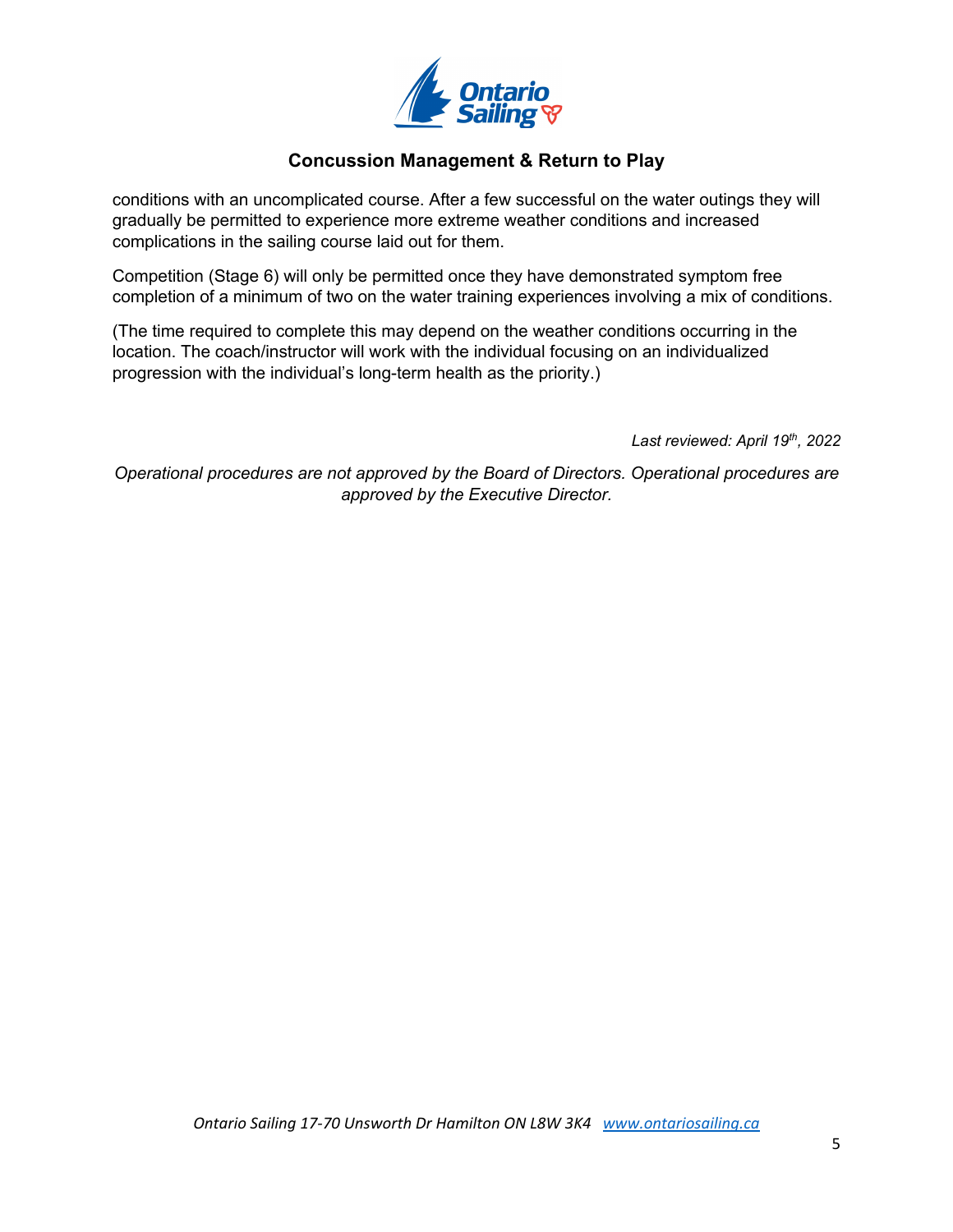

**Appendix A – Signs and Symptoms of a Concussion**



6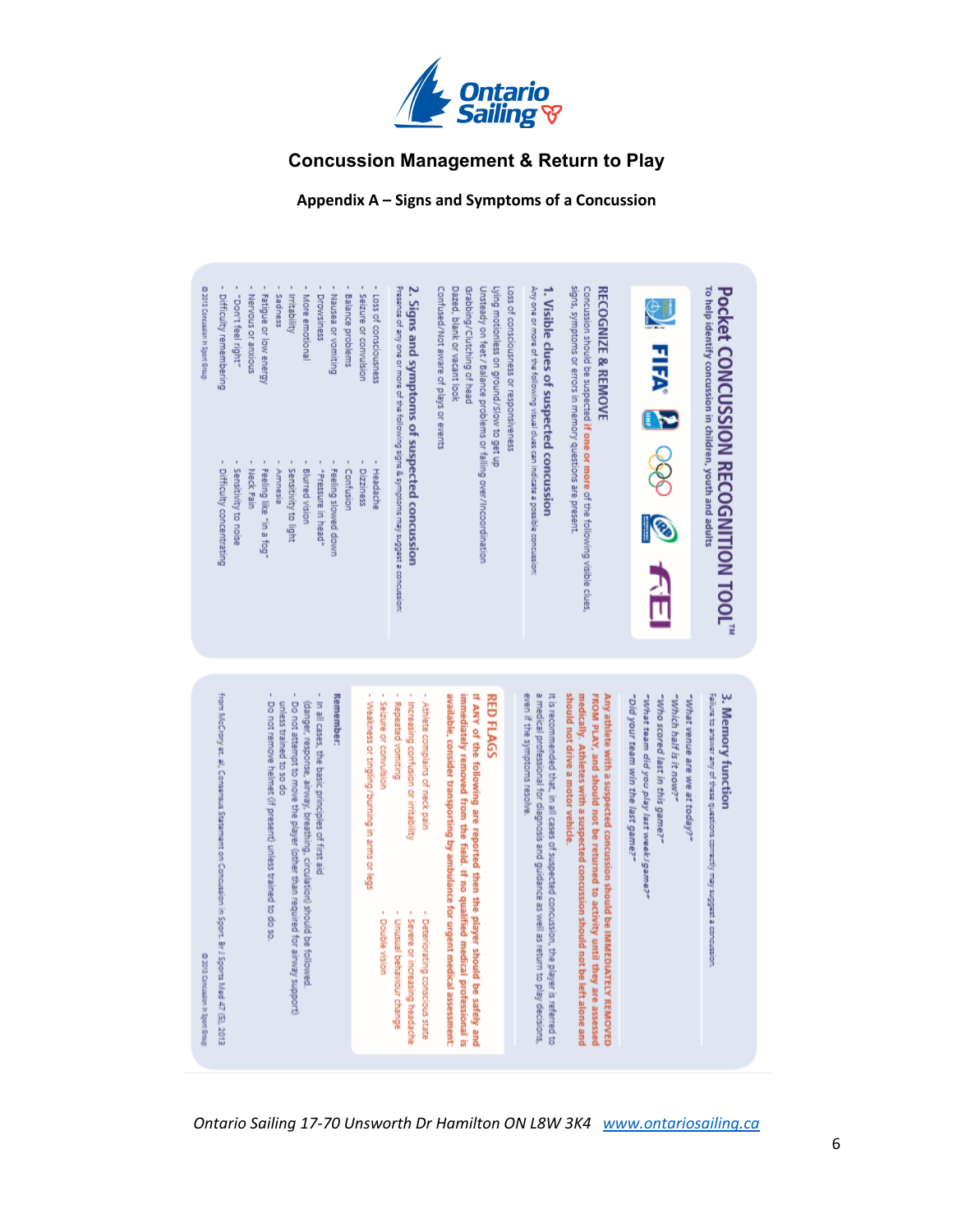

### **Appendix B - Return to Sport Protocol**

A CONCUSSION is a serious event, but you can recover fully from such an injury if the brain is given enough time to rest and recuperate. Returning to normal activities, including sport participation, is a stage-wise process that requires patience, attention, and caution.

Each stage must take a **minimum of one day** but could last longer, depending on the athlete and their specific situation. If symptoms reappear at any stage, go back to the previous stage until symptom-free for at least 24 hours.

### **STAGE 1: Symptom limited activity – Goal: A gradual reintroduction of activity**

After an initial short period of rest of 24-48 hours, light cognitive and physical activity can be initiated as long as it does not worsen symptoms. A physician, preferably one with experience managing concussions, should be consulted before beginning a step-wise return to learn and sport strategy.

### **STAGE 2: Light aerobic exercise – Goal: Increased heart rate**

Activities such as walking or stationary cycling. The athlete should be supervised by someone who can help monitor for symptoms and signs. No resistance training or weight lifting. The duration and intensity of the aerobic exercise can be gradually increased over time if no symptoms or signs return during the exercise or the next day.

**Symptoms?** Return to previous stage and only engage in activities as tolerated. If symptoms persist consult a physician.

**No symptoms?** Proceed to Step 3 after 24 hours.

### **STAGE 3: More Diverse Cardio – Goal: Add movement**

Activities such as pool swimming or throwing can begin at step 3. There should be no body contact or other jarring motions such as high speed stops or hitting a baseball with a bat.

**Symptoms?** Return to previous stage and only engage in activities as tolerated. If symptoms persist consult a physician.

**No symptoms?** Proceed to Step 4 after 24 hours.

### **STAGE 4: Building upon cardio with increased mental challenges**

### **Goal: Exercise, coordination, and increased thinking**

Activities such as knot tying, boat rigging, and resistance training can be added to activities from previous stages.

**Symptoms?** Return to previous stage and only engage in activities as tolerated. If symptoms persist consult a physician.

**No symptoms?** The time needed to progress will vary with the severity of the concussion and with the athlete. Proceed to Step 5 only after medical clearance.

### **STAGE 5: On water practice, once cleared by a doctor**

### **Goal: Restore confidence and assess functional skills by coaching staff**

Coaches and instructors will allow return to the water in gradually challenging conditions.

**Symptoms?** Return to previous stage and only engage in activities as tolerated. If symptoms persist consult a physician.

**No symptoms?** Proceed to Step 6 after minimum of two on water situations without symptoms.

### **STAGE 6: Competition**

Return to sport with normal activities

*\*\* Core of document from Parachute Canada (parachutecanada.org/concussion) Revised June 15 2017 with specific to sailing additions.*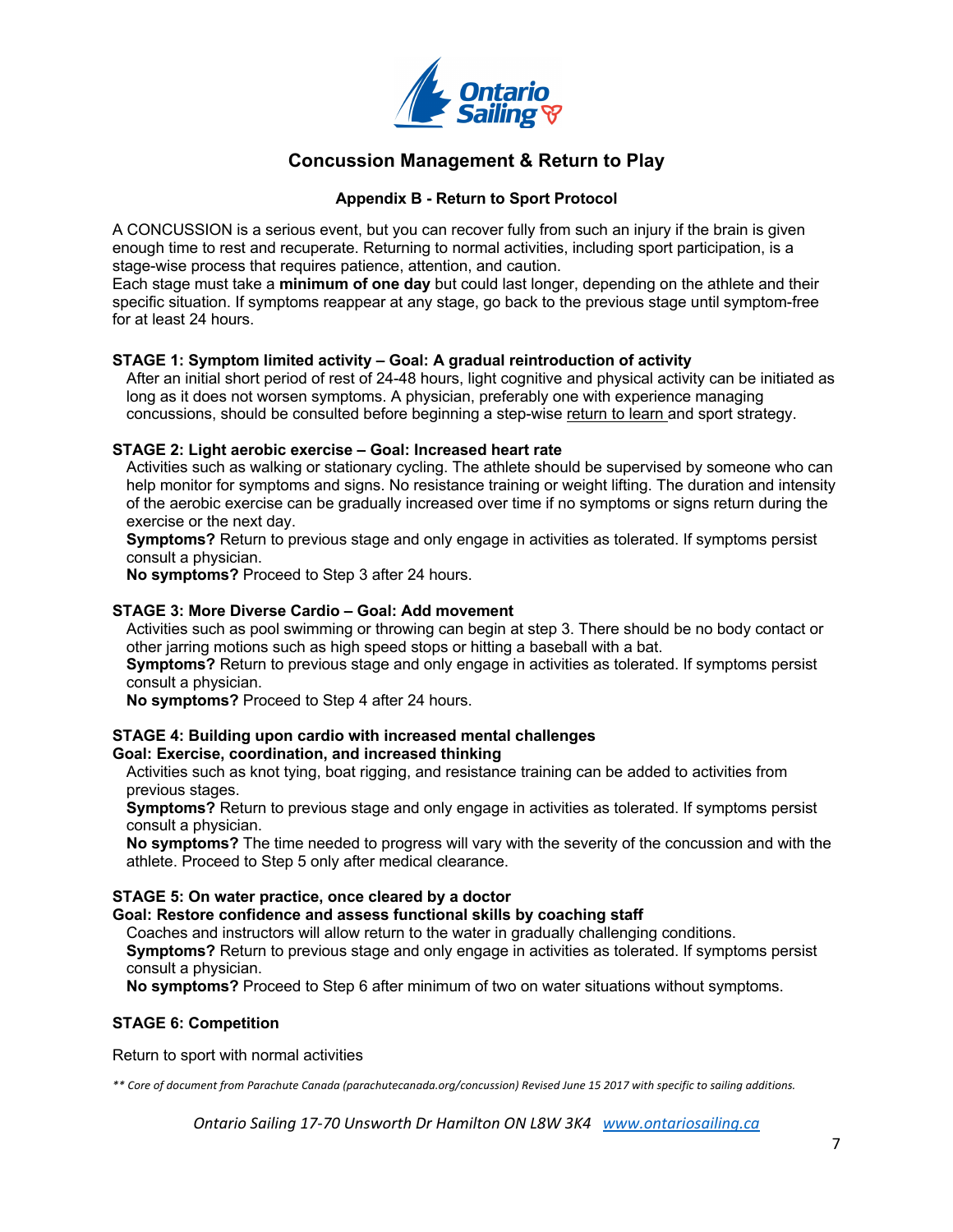

**Appendix C – Handout for Removal & Return Procedures**

**Ontario Sailing** 

**Concussions** 

**Removal from Sport Procedures** 



We are concerned about the long term health of all our participants. We have instituted a Concussion Management Policy to help protect their health and in compliance with Ontario's Rowan's Law.

The policy is that if any individual suffers any kind of injury where there is potential for there to have been direct or indirect force to the head, neck, face, or upper body and is experiencing or demonstrating any concussion related signs or symptoms, the individual will be removed from activity immediately.

The designated person to make this decision will be the coach and/or regatta host. In the case of a suspected concussion, the individual may not be in a condition to assess themselves or make appropriate decisions. The decision will be made erring on the side of caution in support of the long term health of the participant.

For individuals under 18, all suspected concussions or situations that occurred that potentially could result in a concussion will be reported to their guardian. The guardian should monitor the individual for delayed signs and symptoms for the next 72 hours.

All individuals of any age with a suspected concussion should see to a medical doctor (or nurse practitioner) for medical assessment and diagnosis.

A CONCUSSION is a serious event, but you can recover fully from such an injury if the brain is given enough time to rest and recuperate. Returning to normal activities, including sport participation, is a stage-wise process that requires patience, attention, and caution.

If diagnosed with a concussion, please turn over for a sailing specific return to sport protocol. Remember that each stage of the return protocol must take a minimum of one day but could last longer, depending on the athlete and their specific situation.

For more information and Ontario Sailing's full Concussion Policy please go to: www.ontariosailing.ca/concussion-information/